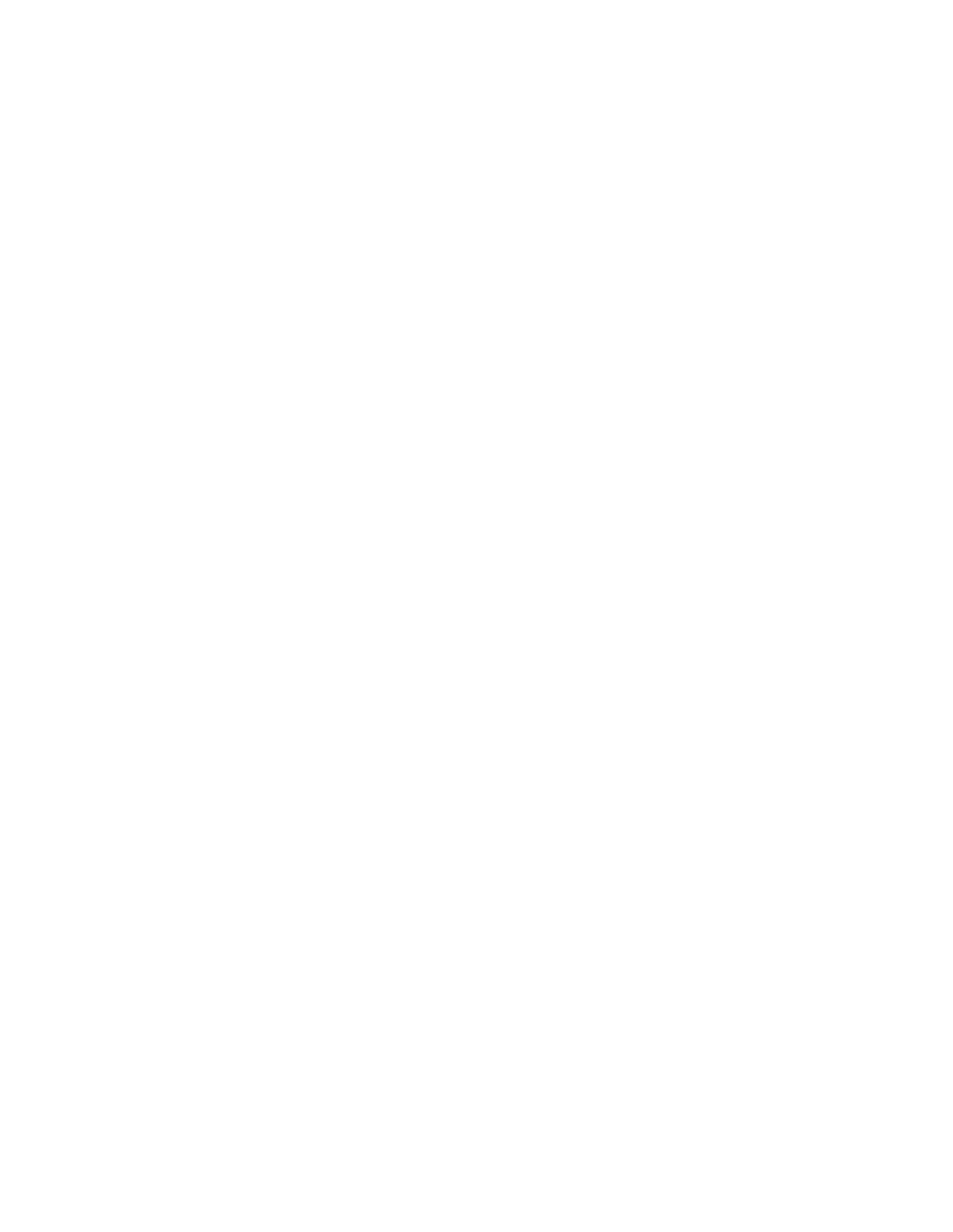25.01 **RULES OF CONSTRUCTION**. In the construction of this Municipal Code, the following rules shall be observed unless such construction would be inconsistent with the manifest intent of the ordinance:

(1) WISCONSIN STATUTES. (Am. MSC '92, MCC '95) All references to "Wisconsin Statutes or "Wis. Stats." means the current edition of the Wisconsin Statutes and includes the most recent biennial session.

(2) GENDER, SINGULAR AND PLURAL. Every word in this Code imparting the masculine gender may extend and be applied to females as well as males, and every work imparting the singular number only may extend and be applied to several persons or things as well as to one persons or thing; provided these rules of construction shall not be applied to any provision which contains any express language excluding such construction or when the subject matter or context of such provision may be repugnant thereto.

(3) PERSON. The word "person" extends and applies to natural person, firms, corporations, associations, partnerships or other bodies politic and to all entities capable of being sued, unless plainly inapplicable.

(4) ACTS OF AGENTS. When a provision requires an act to be done which may by law as well be done by an agent as by the principal, such requirement shall be construed to include all such acts when done by an authorized agent.

(5) VERBS. (MSC '87) The use of any verb in the present tense shall not preclude the interpretation of the verb in the future tense where appropriate.

### 25.02 **CONFLICT AND SEPARABILITY**.

(1) CONFLICT OF PROVISIONS. If the provisions of the different chapters of this Code conflict with or contravene each other, the provisions of each chapter shall prevail as to all matters and questions arising out of the subject matter of such chapter

(2) SEPARABILITY OF CODE PROVISIONS. If any section, subsection, sentence, clause or phrase of the Code is for any reason held to be invalid or unconstitutional by reason of a decision of any court of competent jurisdiction, such decision shall not affect the validity of any other section, subsection, sentence, clause or phrase, or portion thereof. The Board hereby declares that it would have passed this Code and each section, subsection, sentence, clause, phrase or portion thereof irrespective of the fact that any one or more sections, subsections, sentences, clauses, phrases or portions may be declared invalid or unconstitutional.

25.03 **CLERK TO FILE DOCUMENTS INCORPORATED BY REFERENCE.**

Whenever in this Code any standard, code, rule, regulation or other written or printed matter is adopted by reference, it shall be deemed incorporated in this Code as if fully set forth herein and the Clerk shall file, deposit, keep in his office a copy of the code, standard, rule, regulation or other written or printed matter as adopted. Materials so filed, deposited, and kept shall be public records open for examination with proper care by any person during the Clerk's office hours, subject to such order or regulations which the Clerk may prescribe for their preservation.

### 25.04 **PENALTY PROVISIONS**.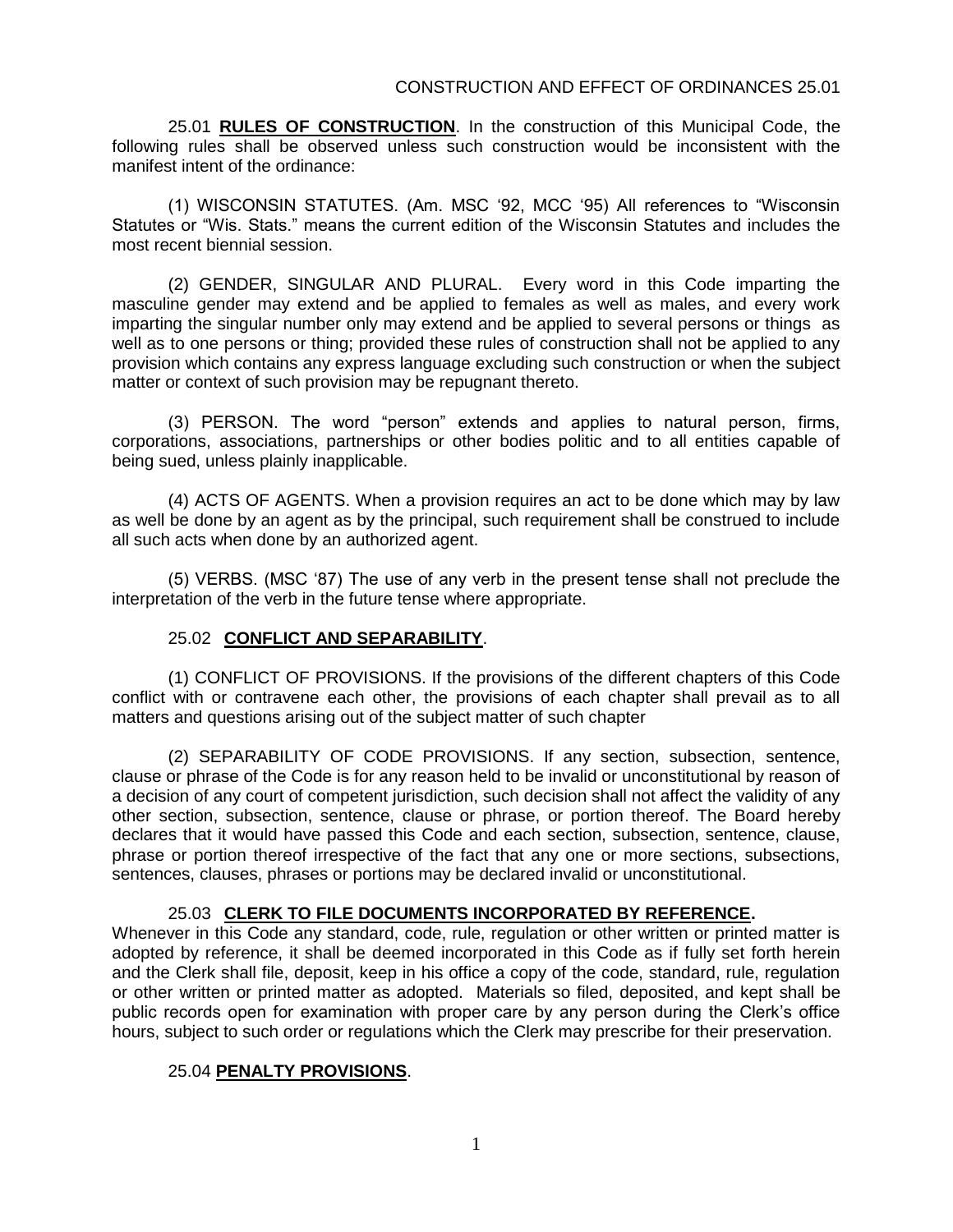#### CONSTRUCTION AND EFFECT OF ORDINANCES 25.04

(1) GENERAL PENALTY. Except as otherwise provided, any person who shall violate any of the provision of this Code shall, upon conviction of such violation, be subject to a penalty which shall be as follows:

(a) First Offense. Any person who shall violate any provision of this Code shall, upon conviction thereof, forfeit not less than \$5 nor more than \$500, together with the costs of prosecution, and in default of payment of such forfeiture and costs of prosecution shall be imprisoned in the County Jail until such forfeiture and costs are paid, but not exceeding 90 days.

(b) Second Offense. Any person found guilty of violating any ordinance or port of an ordinance of this Code who has been previously been convicted of a violation of the same ordinance within one year shall, upon conviction thereof, forfeit not less than \$10 nor more than \$500 for each such offense, together with the costs of prosecution, and in default of payment of such forfeiture and costs of prosecution shall be imprisoned in the County Jail until such forfeiture and costs are paid, but not exceeding 6 months.

(2) CONTINUED VIOLATIONS. Each violation and each day a violation continues or occurs shall constitute a separate offense. Nothing in this Code shall preclude the Village from maintaining any appropriate action to prevent or remove a violation of any provision of this Code.

(3) EXECUTION AGAINST DEFENDANT'S PROPERTY. Whenever any person fails to pay any forfeiture and costs of prosecution upon the order of any court for violation of any ordinance of the Village, the court may, in lieu of ordering imprisonment of the defendant, or after the defendant has been released from custody, issue an execution against the property of the defendant for such forfeiture and costs.

25.05 **REPEAL OF GENERAL ORDINANCES**. All ordinances heretofore adopted by the Village Board are hereby repealed, except all ordinances or parts of ordinances relating to the following subjects and not conflicting with any of the provisions of this Code:

(1) The issuance of corporate bonds and notes of the Village of whatever name or description.

(2) The establishment of grades, curb lines and widths of sidewalks in the public streets and alleys.

- (3) The fixing of salaries of public officials and employees.
- (4) Rights, licenses or franchises or the creation of any contract with the Village.
- (5) The lighting of streets and alleys.
- (6) The annexation of territory to the Village.
- (7) The naming and changing of names of streets, alleys, public grounds and parks.
- (8) The letting of contracts without bids.
- (9) The establishment of wards, ward boundaries and election precincts.